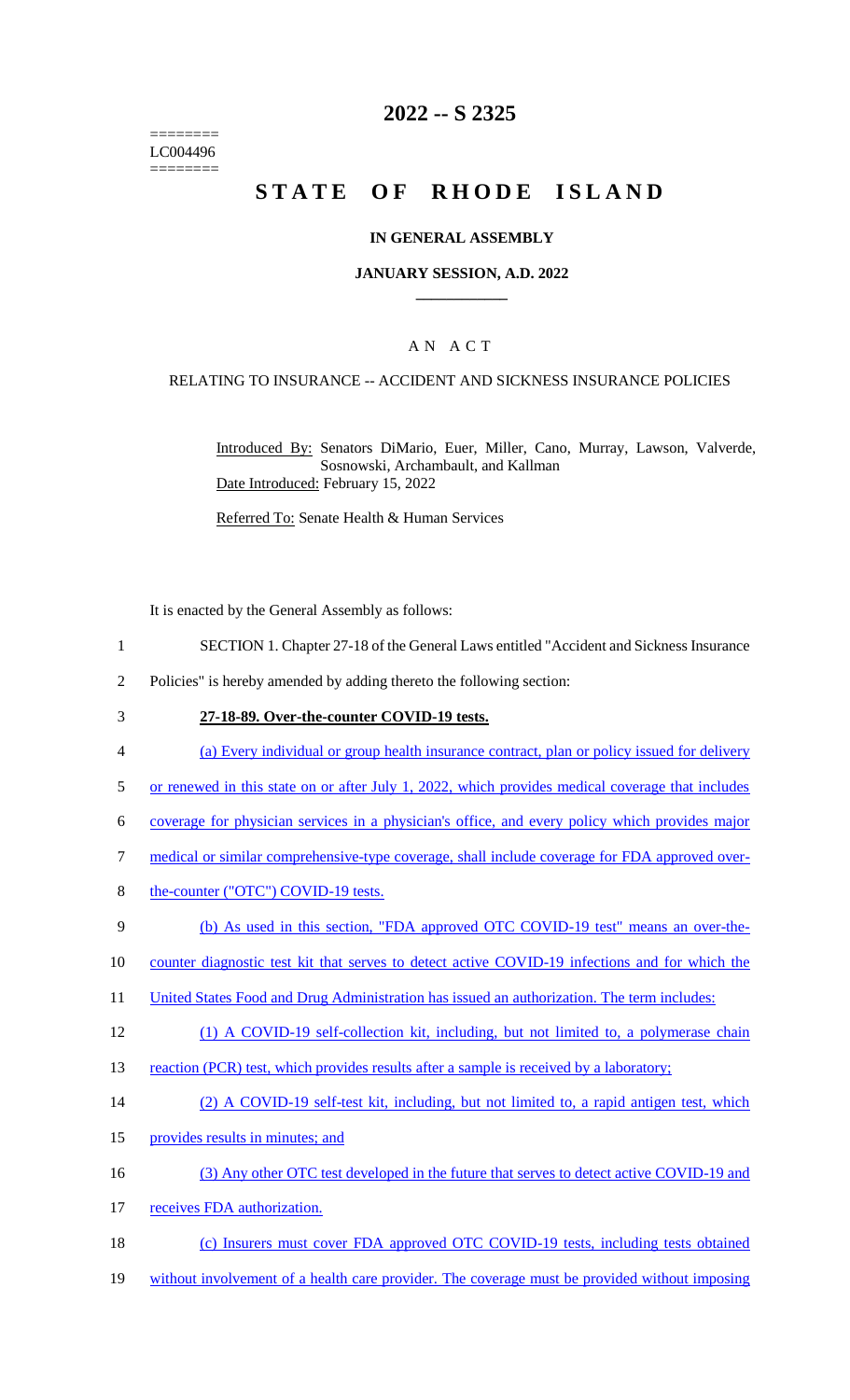1 any cost-sharing requirements, prior authorization, or other medical management requirements. 2 (d) Insurers shall not limit the number of OTC COVID-19 tests covered for each member 3 to fewer than eight (8) tests per thirty (30) day period or per calendar month. 4 (1) Insurers shall not be permitted to limit members to a smaller number of these OTC 5 COVID-19 tests over a shorter period (for example, limiting individuals for two (2) tests per week). 6 (2) Insurers shall count each test separately if multiple tests are sold in one package. 7 (e) To comply with this section, insurers must provide direct coverage for OTC COVID-8 19 tests to members by reimbursing sellers directly without requiring members to provide upfront 9 payment and seek reimbursement. 10 (1) Insurers shall establish a network of pharmacies or retailers online and in convenient 11 locations in Rhode Island, where members will be able to receive tests for free. 12 (2) In providing OTC COVID-19 tests through the direct coverage program, an insurer 13 must take reasonable steps to ensure that members have adequate access to OTC COVID-19 tests, 14 though an adequate number of retail locations, including both in-person and online locations. 15 (3) Insurers shall permit members to elect to purchase OTC COVID-19 tests from other 16 retailers outside the network. In such cases, the insurer shall reimburse the member at least twelve 17 dollars (\$12.00) per individual test (or the cost of the test, if less than twelve dollars (\$12.00)). 18 (f) The direct coverage program shall permit members to obtain OTC COVID-19 tests on 19 behalf of other covered members in the same household. 20 (g) OTC COVID-19 tests obtained pursuant to this section shall be for at-home personal 21 use and not for resale. Insurers may act to prevent, detect, and address fraud and abuse through 22 various permissible activities; provided that, such steps do not create significant barriers for 23 members to obtain these tests. 24 (h) Insurers shall inform enrollees in writing of the coverage available under this section. 25 (i) The health insurance commissioner shall promulgate any regulations and issue any 26 guidance, as the commissioner deems necessary for the efficient administration and enforcement 27 of this section. 28 (j) Insurers who do not comply with this section shall be considered non-compliant with § 29 27-18-86. 30 (k) This section shall not apply to insurance coverage providing benefits for: 31 (1) Hospital confinement indemnity; 32 (2) Disability income; 33 (3) Accident only; 34 (4) Long-term care;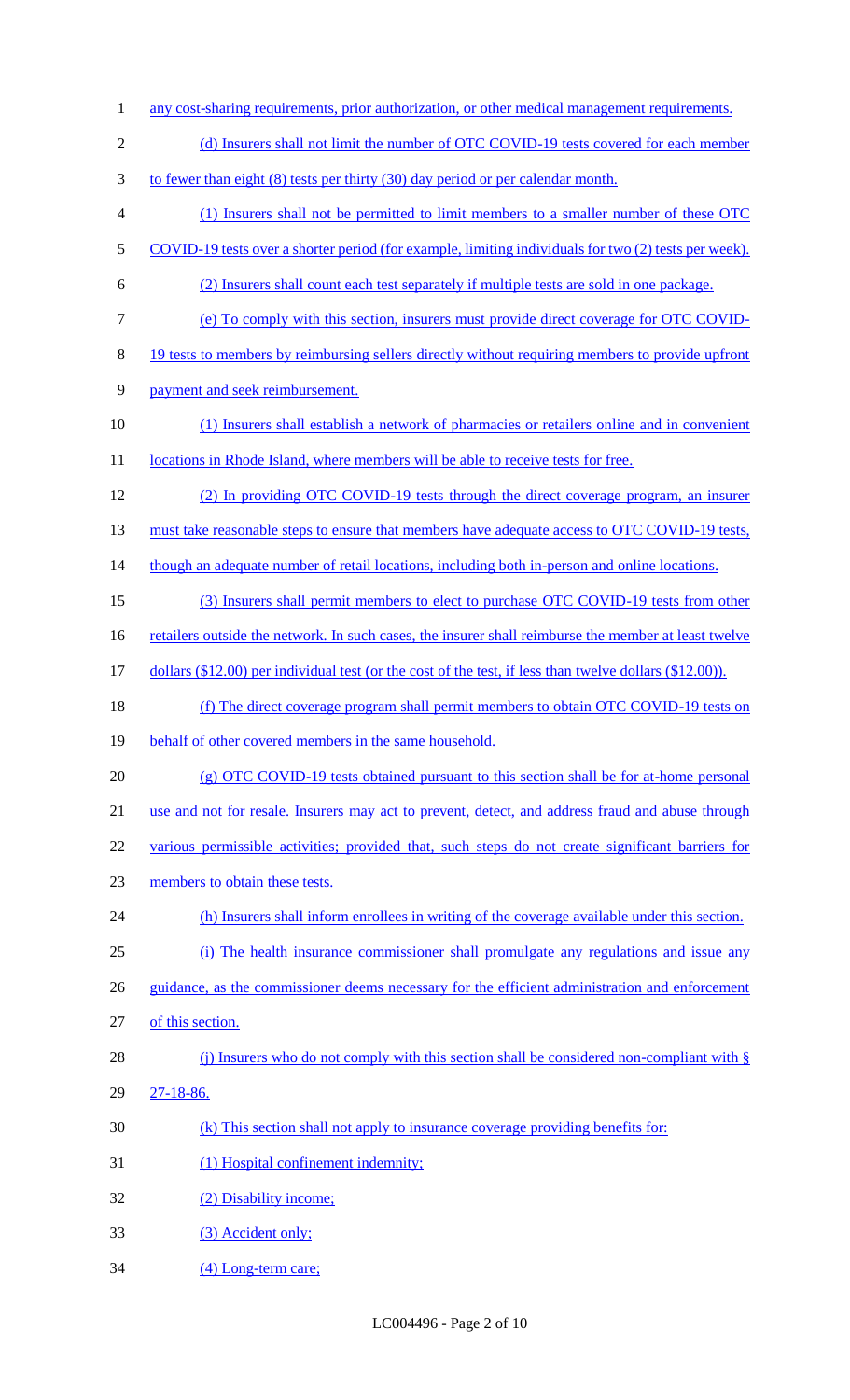1 (5) Medicare supplement; 2 (6) Limited benefit health; (7) Specified disease indemnity; (8) Sickness or bodily injury or death by accident or both; and (9) Other limited benefit policies. SECTION 2. Chapter 27-19 of the General Laws entitled "Nonprofit Hospital Service Corporations" is hereby amended by adding thereto the following section: **27-19-81. Over-the-counter COVID-19 tests.** (a) Every individual or group health insurance contract, plan or policy issued for delivery 10 or renewed in this state on or after July 1, 2022, which provides medical coverage that includes 11 coverage for physician services in a physician's office, and every policy which provides major 12 medical or similar comprehensive-type coverage, shall include coverage for FDA approved over-13 the-counter ("OTC") COVID-19 tests. (b) As used in this section, "FDA approved OTC COVID-19 test" means an over-the- counter diagnostic test kit that serves to detect active COVID-19 infections and for which the 16 United States Food and Drug Administration has issued an authorization. The term includes: (1) A COVID-19 self-collection kit, including, but not limited to, a polymerase chain 18 reaction (PCR) test, which provides results after a sample is received by a laboratory; (2) A COVID-19 self-test kit, including, but not limited to, a rapid antigen test, which provides results in minutes; and (3) Any other OTC test developed in the future that serves to detect active COVID-19 and receives FDA authorization. (c) Insurers must cover FDA approved OTC COVID-19 tests, including tests obtained 24 without involvement of a health care provider. The coverage must be provided without imposing any cost-sharing requirements, prior authorization, or other medical management requirements. 26 (d) Insurers shall not limit the number of OTC COVID-19 tests covered for each member to fewer than eight (8) tests per thirty (30) day period or per calendar month. 28 (1) Insurers shall not be permitted to limit members to a smaller number of these OTC COVID-19 tests over a shorter period (for example, limiting individuals for two (2) tests per week). (2) Insurers shall count each test separately if multiple tests are sold in one package. (e) To comply with this section, insurers must provide direct coverage for OTC COVID-32 19 tests to members by reimbursing sellers directly without requiring members to provide upfront payment and seek reimbursement. (1) Insurers shall establish a network of pharmacies or retailers online and in convenient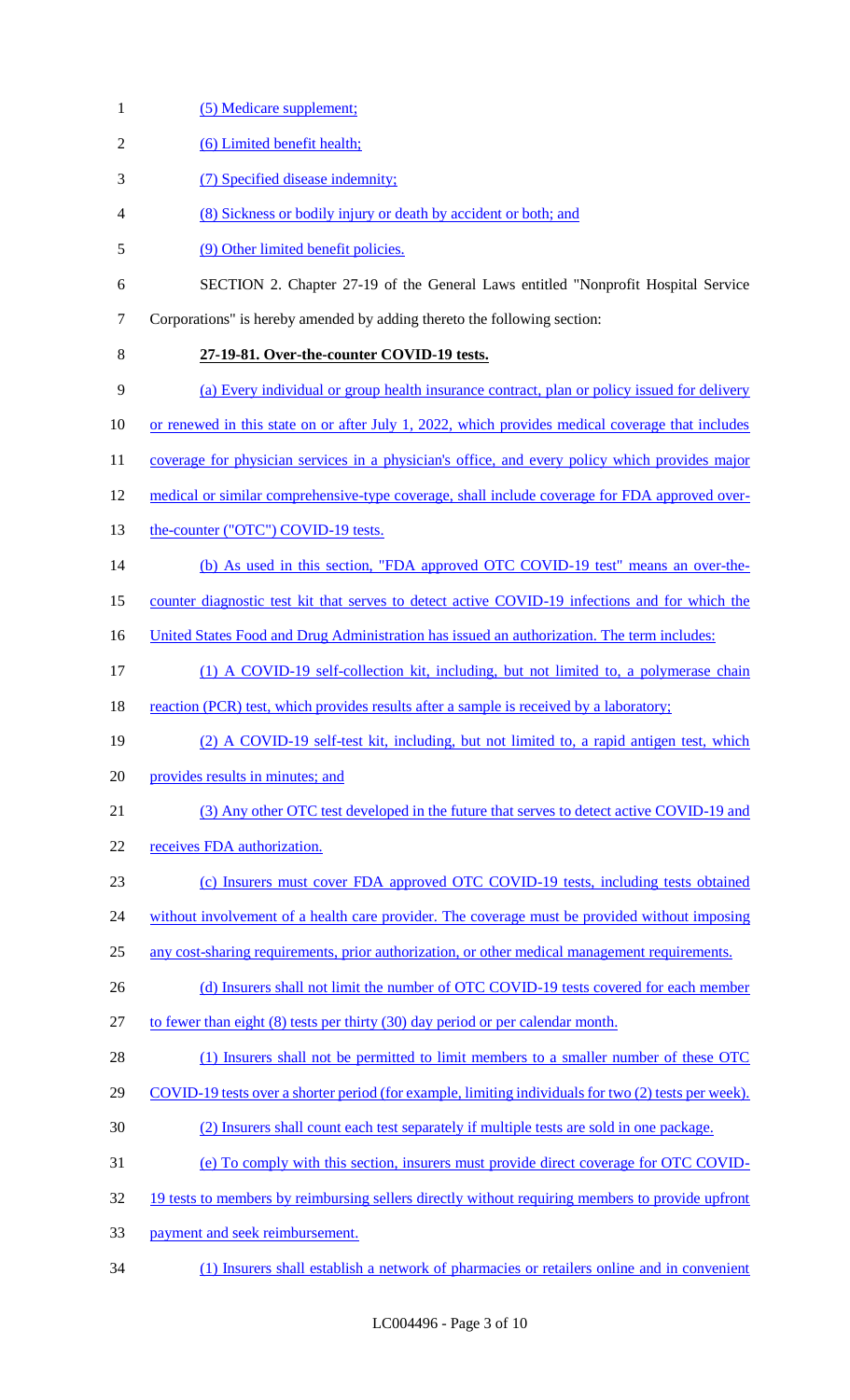| $\mathbf{1}$   | locations in Rhode Island, where members will be able to receive tests for free.                             |
|----------------|--------------------------------------------------------------------------------------------------------------|
| $\overline{2}$ | (2) In providing OTC COVID-19 tests through the direct coverage program, an insurer                          |
| 3              | must take reasonable steps to ensure that members have adequate access to OTC COVID-19 tests,                |
| 4              | though an adequate number of retail locations, including both in-person and online locations.                |
| 5              | (3) Insurers shall permit members to elect to purchase OTC COVID-19 tests from other                         |
| 6              | retailers outside the network. In such cases, the insurer shall reimburse the member at least twelve         |
| 7              | dollars $(\$12.00)$ per individual test (or the cost of the test, if less than twelve dollars $(\$12.00)$ ). |
| $8\,$          | (f) The direct coverage program shall permit members to obtain OTC COVID-19 tests on                         |
| 9              | behalf of other covered members in the same household.                                                       |
| 10             | $(g)$ OTC COVID-19 tests obtained pursuant to this section shall be for at-home personal                     |
| 11             | use and not for resale. Insurers may act to prevent, detect, and address fraud and abuse through             |
| 12             | various permissible activities; provided that, such steps do not create significant barriers for             |
| 13             | members to obtain these tests.                                                                               |
| 14             | (h) Insurers shall inform enrollees in writing of the coverage available under this section.                 |
| 15             | (i) The health insurance commissioner shall promulgate any regulations and issue any                         |
| 16             | guidance as the commissioner deems necessary for the efficient administration and enforcement of             |
| 17             | this section.                                                                                                |
| 18             | (i) Insurers who do not comply with this section shall be considered non-compliant with §                    |
| 19             | 27-19-78.                                                                                                    |
| 20             | (k) This section shall not apply to insurance coverage providing benefits for:                               |
| 21             | (1) Hospital confinement indemnity;                                                                          |
| 22             | (2) Disability income;                                                                                       |
| 23             | (3) Accident only;                                                                                           |
| 24             | (4) Long-term care;                                                                                          |
| 25             | (5) Medicare supplement;                                                                                     |
| 26             | (6) Limited benefit health;                                                                                  |
| 27             | (7) Specified disease indemnity;                                                                             |
| 28             | (8) Sickness or bodily injury or death by accident or both; and                                              |
| 29             | (9) Other limited benefit policies.                                                                          |
| 30             | SECTION 3. Chapter 27-20 of the General Laws entitled "Nonprofit Medical Service                             |
| 31             | Corporations" is hereby amended by adding thereto the following section:                                     |
| 32             | 27-20-77. Over-the-counter COVID-19 tests.                                                                   |
| 33             | (a) Every individual or group health insurance contract, plan or policy issued for delivery                  |

34 or renewed in this state on or after July 1, 2022, which provides medical coverage that includes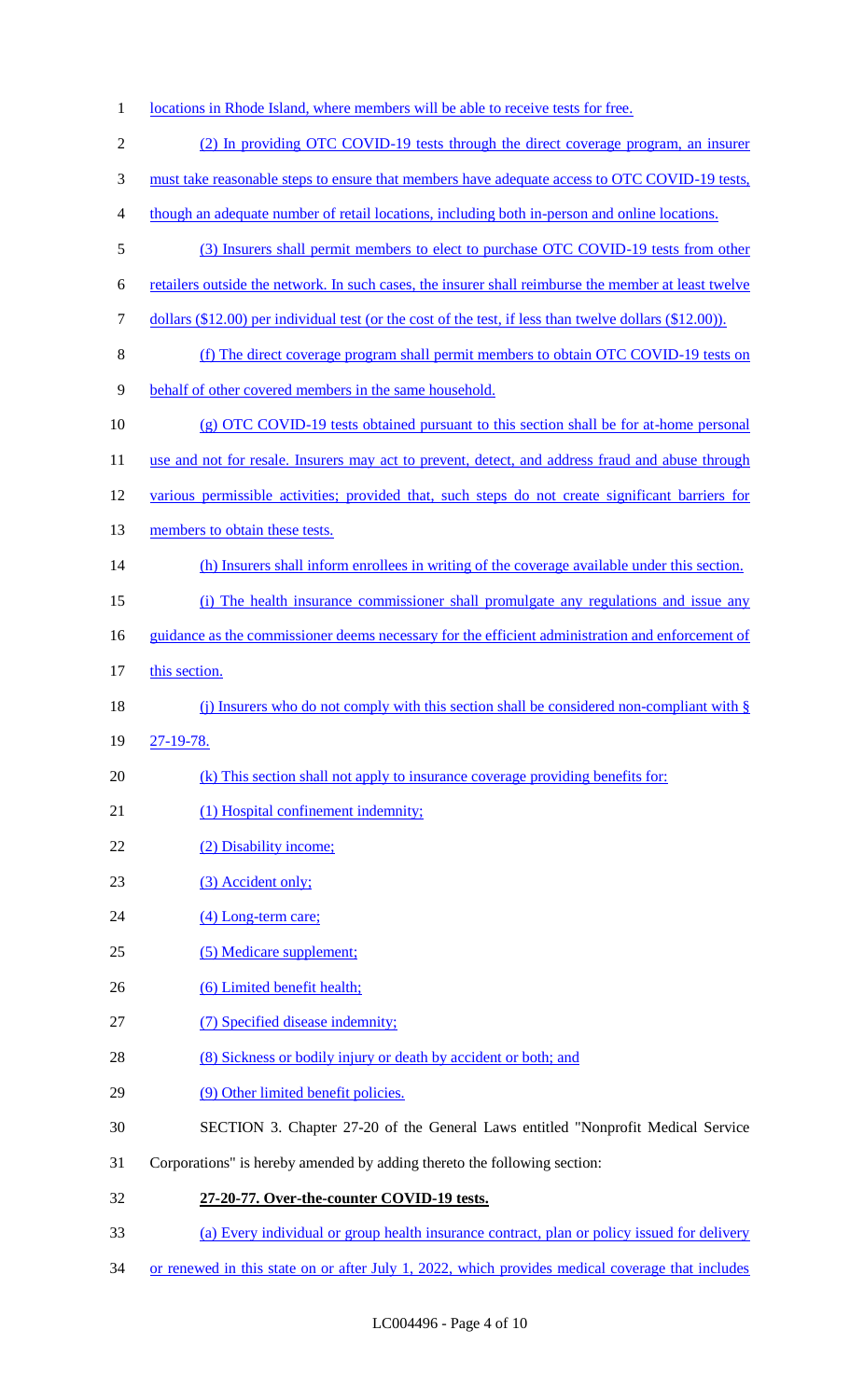- coverage for physician services in a physician's office, and every policy which provides major medical or similar comprehensive-type coverage, shall include coverage for FDA approved over- the-counter ("OTC") COVID-19 tests. (b) As used in this section, FDA approved OTC COVID-19 test means an over-the-counter 5 diagnostic test kit that serves to detect active COVID-19 infections and for which the United States Food and Drug Administration has issued an authorization. The term includes: (1) A COVID-19 self-collection kit, including, but not limited to, a polymerase chain reaction (PCR) test, which provides results after a sample is received by a laboratory; (2) A COVID-19 self-test kit, including, but not limited to, a rapid antigen test, which 10 provides results in minutes; and 11 (3) Any other OTC test developed in the future that serves to detect active COVID-19 and receives FDA authorization. (c) Insurers must cover FDA approved OTC COVID-19 tests, including tests obtained 14 without involvement of a health care provider. The coverage must be provided without imposing any cost-sharing requirements, prior authorization, or other medical management requirements. 16 (d) Insurers shall not limit the number of OTC COVID-19 tests covered for each member 17 to fewer than eight (8) tests per thirty (30) day period or per calendar month. (1) Insurers shall not be permitted to limit members to a smaller number of these OTC COVID-19 tests over a shorter period (for example, limiting individuals for two (2) tests per week). (2) Insurers shall count each test separately if multiple tests are sold in one package. (e) To comply with this section, insurers must provide direct coverage for OTC COVID-22 19 tests to members by reimbursing sellers directly without requiring members to provide upfront payment and seek reimbursement. (1) Insurers shall establish a network of pharmacies or retailers online and in convenient locations in Rhode Island, where members will be able to receive tests for free. (2) In providing OTC COVID-19 tests through the direct coverage program, an insurer 27 must take reasonable steps to ensure that members have adequate access to OTC COVID-19 tests, 28 though an adequate number of retail locations, including both in-person and online locations. (3) Insurers shall permit members to elect to purchase OTC COVID-19 tests from other retailers outside the network. In such cases, the insurer shall reimburse the member at least twelve dollars (\$12.00) per individual test (or the cost of the test, if less than twelve dollars (\$12.00)). (f) The direct coverage program shall permit members to obtain OTC COVID-19 tests on behalf of other covered members in the same household.
-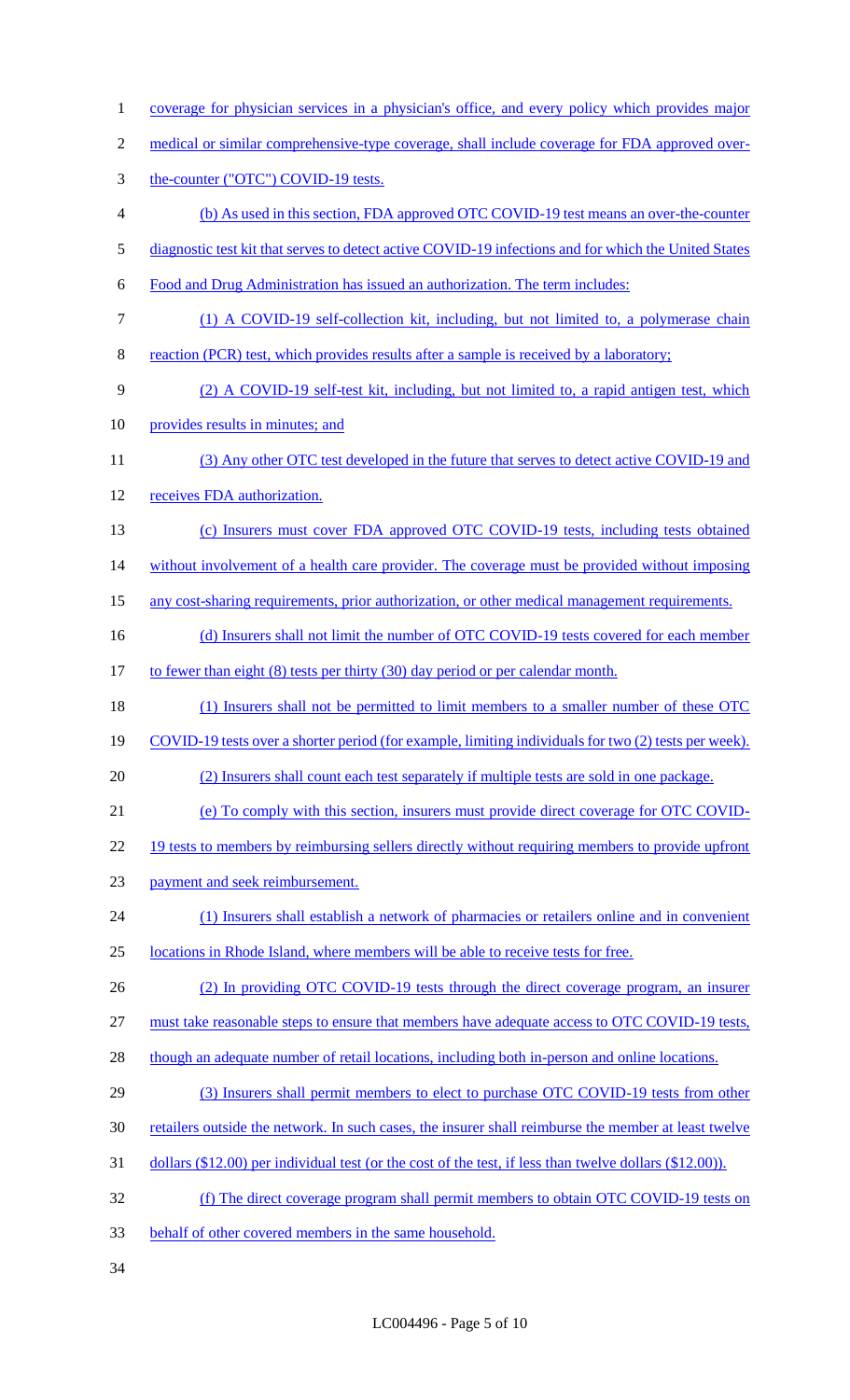(g) OTC COVID-19 tests obtained pursuant to this section shall be for at-home personal 2 use and not for resale. Insurers may act to prevent, detect, and address fraud and abuse through various permissible activities; provided that, such steps do not create significant barriers for members to obtain these tests. (h) Insurers shall inform enrollees in writing of the coverage available under this section. (i) The health insurance commissioner shall promulgate any regulations and issue any guidance as the commissioner deems necessary for the efficient administration and enforcement of this section. (j) Insurers who do not comply with this section shall be considered non-compliant with § 27-20-74. 11 (k) This section shall not apply to insurance coverage providing benefits for: (1) Hospital confinement indemnity; 13 (2) Disability income; 14 (3) Accident only; 15 (4) Long-term care; 16 (5) Medicare supplement; 17 (6) Limited benefit health; 18 (7) Specified disease indemnity; 19 (8) Sickness or bodily injury or death by accident or both; and 20 (9) Other limited benefit policies. SECTION 4. Chapter 27-41 of the General Laws entitled "Health Maintenance Organizations" is hereby amended by adding thereto the following section: **27-41-94. Over-the-counter COVID-19 tests.** (a) Every individual or group health insurance contract, plan or policy issued for delivery or renewed in this state on or after July 1, 2022, which provides medical coverage that includes coverage for physician services in a physician's office, and every policy which provides major medical or similar comprehensive-type coverage, shall include coverage for FDA approved over-28 the-counter ("OTC") COVID-19 tests. 29 (b) As used in this section, "FDA approved OTC COVID-19 test" means an over-the- counter diagnostic test kit that serves to detect active COVID-19 infections and for which the United States Food and Drug Administration has issued an authorization. The term includes: (1) A COVID-19 self-collection kit, including, but not limited to, a polymerase chain 33 reaction (PCR) test, which provides results after a sample is received by a laboratory; (2) A COVID-19 self-test kit, including, but not limited to, a rapid antigen test, which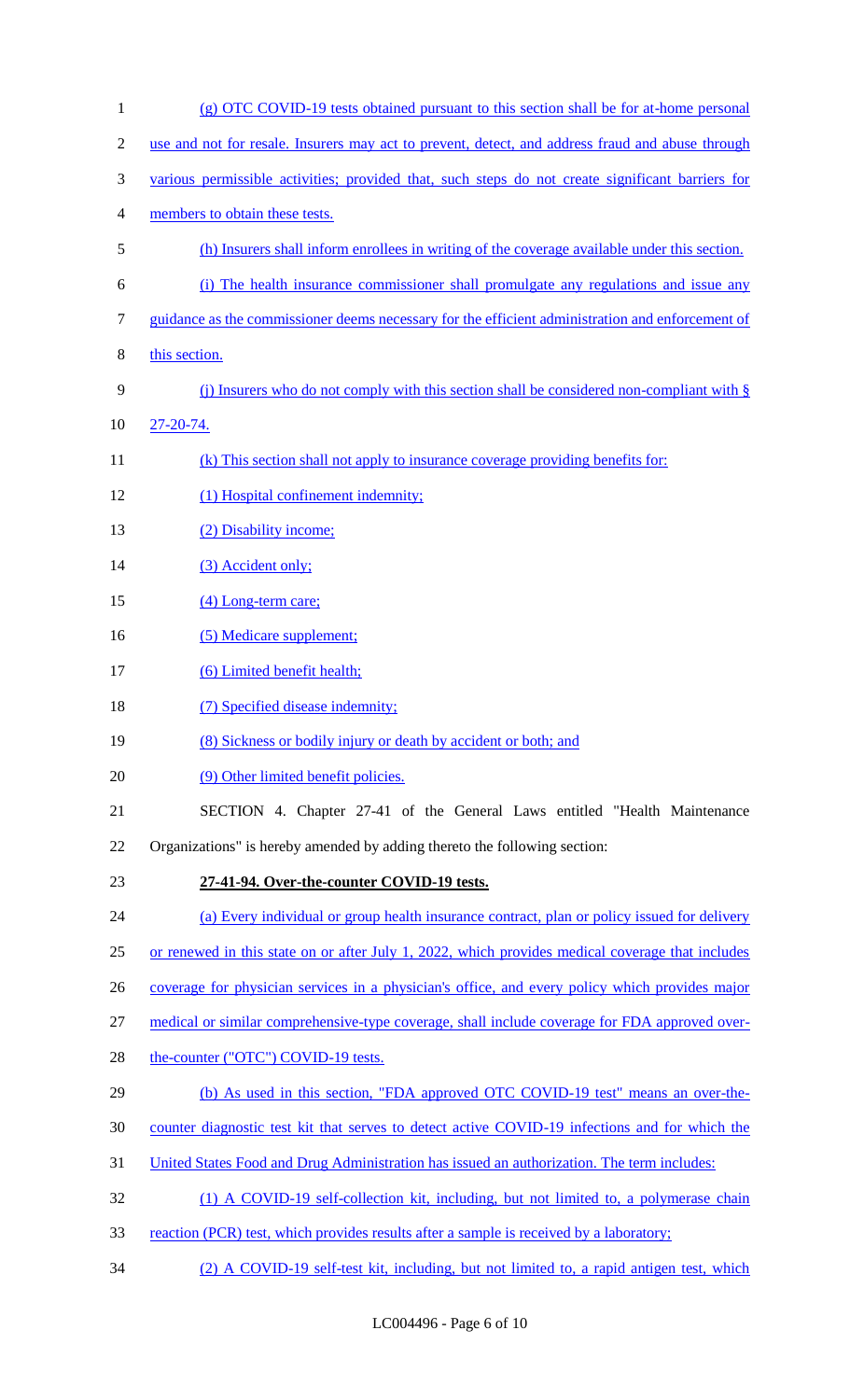1 provides results in minutes; and

| $\overline{2}$ | (3) Any other OTC test developed in the future that serves to detect active COVID-19 and                     |
|----------------|--------------------------------------------------------------------------------------------------------------|
| 3              | receives FDA authorization.                                                                                  |
| $\overline{4}$ | (c) Insurers must cover FDA approved OTC COVID-19 tests, including tests obtained                            |
| $\mathfrak{S}$ | without involvement of a health care provider. The coverage must be provided without imposing                |
| 6              | any cost-sharing requirements, prior authorization, or other medical management requirements.                |
| $\tau$         | (d) Insurers shall not limit the number of OTC COVID-19 tests covered for each member                        |
| $8\,$          | to fewer than eight (8) tests per thirty (30) day period or per calendar month.                              |
| 9              | (1) Insurers shall not be permitted to limit members to a smaller number of these OTC                        |
| 10             | COVID-19 tests over a shorter period (for example, limiting individuals for two (2) tests per week).         |
| 11             | (2) Insurers shall count each test separately if multiple tests are sold in one package.                     |
| 12             | (e) To comply with this section, insurers must provide direct coverage for OTC COVID-                        |
| 13             | 19 tests to members by reimbursing sellers directly without requiring members to provide upfront             |
| 14             | payment and seek reimbursement.                                                                              |
| 15             | (1) Insurers shall establish a network of pharmacies or retailers online and in convenient                   |
| 16             | locations in Rhode Island, where members will be able to receive tests for free.                             |
| 17             | (2) In providing OTC COVID-19 tests through the direct coverage program, an insurer                          |
| 18             | must take reasonable steps to ensure that members have adequate access to OTC COVID-19 tests,                |
| 19             | though an adequate number of retail locations, including both in-person and online locations.                |
| 20             | (3) Insurers shall permit members to elect to purchase OTC COVID-19 tests from other                         |
| 21             | retailers outside the network. In such cases, the insurer shall reimburse the member at least twelve         |
| 22             | dollars $(\$12.00)$ per individual test (or the cost of the test, if less than twelve dollars $(\$12.00)$ ). |
| 23             | (f) The direct coverage program shall permit members to obtain OTC COVID-19 tests on                         |
| 24             | behalf of other covered members in the same household.                                                       |
| 25             | $(g)$ OTC COVID-19 tests obtained pursuant to this section shall be for at-home personal                     |
| 26             | use and not for resale. Insurers may act to prevent, detect, and address fraud and abuse through             |
| 27             | various permissible activities; provided that, such steps do not create significant barriers for             |
| 28             | members to obtain these tests.                                                                               |
| 29             | (h) Insurers shall inform enrollees in writing of the coverage available under this section.                 |
| 30             | (i) The health insurance commissioner shall promulgate any regulations and issue any                         |
| 31             | guidance as the commissioner deems necessary for the efficient administration and enforcement of             |
| 32             | this section.                                                                                                |
| 33             | (i) Insurers who do not comply with this section shall be considered non-compliant with $\S$                 |
| 34             | $27-41-91.$                                                                                                  |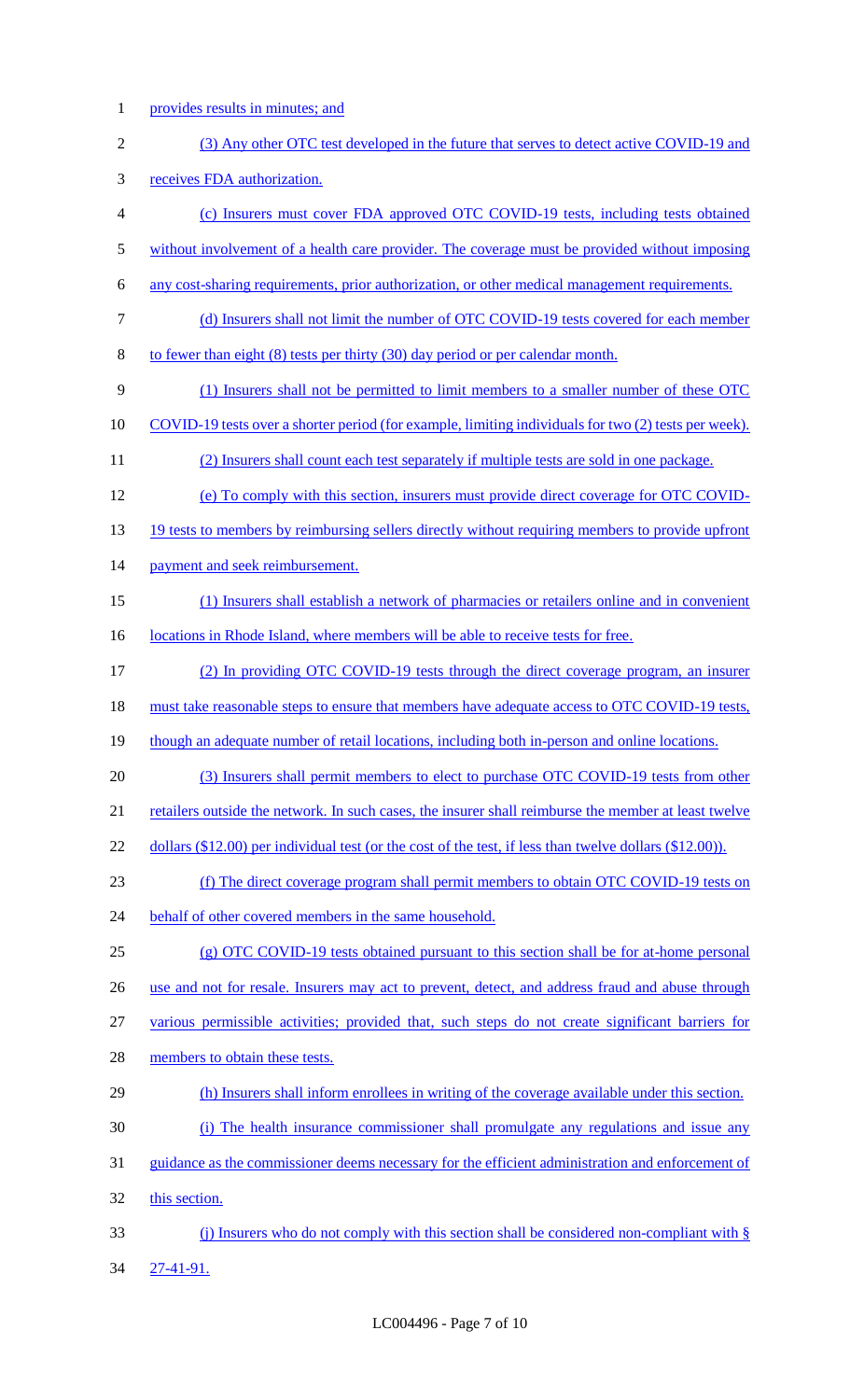| $\mathbf{1}$   | (k) This section shall not apply to insurance coverage providing benefits for:                       |
|----------------|------------------------------------------------------------------------------------------------------|
| $\mathfrak{2}$ | (1) Hospital confinement indemnity;                                                                  |
| 3              | (2) Disability income:                                                                               |
| 4              | (3) Accident only;                                                                                   |
| 5              | (4) Long-term care;                                                                                  |
| 6              | (5) Medicare supplement;                                                                             |
| $\tau$         | (6) Limited benefit health;                                                                          |
| 8              | (7) Specified disease indemnity;                                                                     |
| 9              | (8) Sickness or bodily injury or death by accident or both; and                                      |
| 10             | (9) Other limited benefit policies.                                                                  |
| 11             | SECTION 5. Chapter 42-7.2 of the General Laws entitled "Office of Health and Human                   |
| 12             | Services" is hereby amended by adding thereto the following section:                                 |
| 13             | 42-7.2-21. Over-the-counter COVID-19 tests.                                                          |
| 14             | (a) Rhode Island Medicaid and its contracted managed care entities shall provide coverage            |
| 15             | for FDA approved over-the-counter (OTC) COVID-19 tests through the pharmacy benefit.                 |
| 16             | (b) As used in this section, FDA approved OTC COVID-19 test means an over-the-counter                |
| 17             | diagnostic test kit that serves to detect active COVID-19 infections and for which the United States |
| 18             | Food and Drug Administration has issued an authorization. The term includes:                         |
| 19             | (1) A COVID-19 self-collection kit, including, but not limited to, a polymerase chain                |
| 20             | reaction (PCR) test, which provides results after a sample is received by a laboratory;              |
| 21             | (2) A COVID-19 self-test kit, including, but not limited to, a rapid antigen test, which             |
| 22             | provides results in minutes; and                                                                     |
| 23             | (3) Any other OTC test developed in the future that serves to detect active COVID-19 and             |
| 24             | receives FDA authorization.                                                                          |
| 25             | (c) Rhode Island Medicaid and its contracted managed care entities must cover FDA                    |
| 26             | approved OTC COVID-19 tests, including tests obtained without involvement of a health care           |
| 27             | provider. The coverage must be provided without imposing any cost-sharing requirements, prior        |
| 28             | authorization, or other medical management requirements.                                             |
| 29             | (d) Rhode Island Medicaid and its contracted managed care entities shall not limit the               |
| 30             | number of OTC COVID-19 tests covered for each member to fewer than eight (8) tests per thirty        |
| 31             | (30) day period or per calendar month.                                                               |
| 32             | (1) Rhode Island Medicaid and its contracted managed care entities shall not be permitted            |
| 33             | to limit members to a smaller number of these OTC COVID-19 tests over a shorter period (for          |
| 34             | example, limiting individuals for two (2) tests per week).                                           |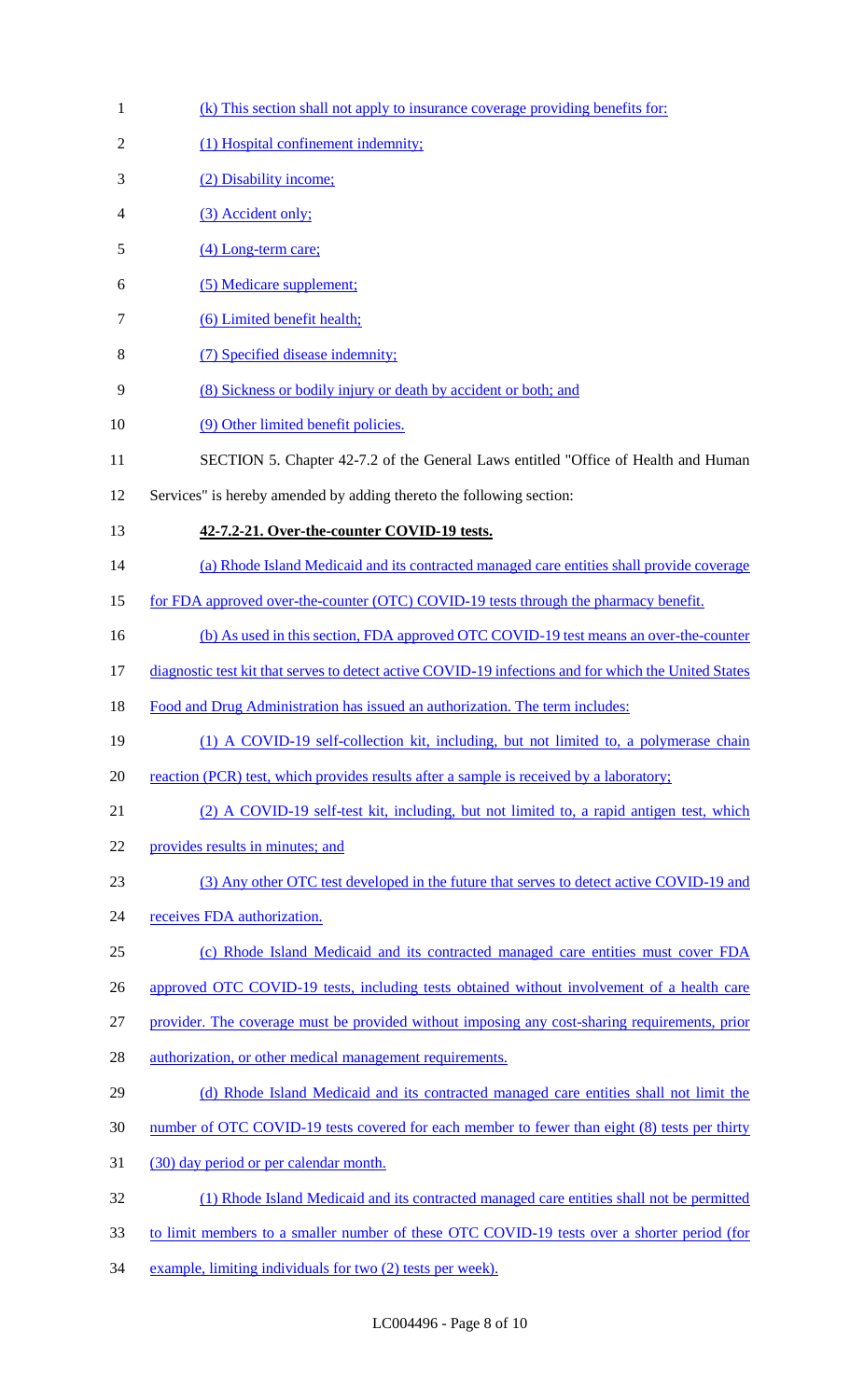- 1 (2) Rhode Island Medicaid and its contracted managed care entities shall count each test 2 separately if multiple tests are sold in one package. 3 (e) To comply with this section, Rhode Island Medicaid and its contracted managed care 4 entities must provide direct coverage for OTC COVID-19 tests to members by reimbursing sellers 5 directly without requiring members to provide upfront payment and seek reimbursement. 6 (1) Rhode Island Medicaid and its contracted managed care entities shall establish a 7 network of pharmacies or retailers online and in convenient locations in Rhode Island, where 8 members will be able to receive tests for free. 9 (2) In providing OTC COVID-19 tests through the direct coverage program, Rhode Island 10 Medicaid and its contracted managed care entities must take reasonable steps to ensure that 11 members have adequate access to OTC COVID-19 tests, though an adequate number of retail 12 locations, including both in-person and online locations. 13 (3) Rhode Island Medicaid and its contracted managed care entities shall permit members 14 to elect to purchase OTC COVID-19 tests from other retailers outside the network. In such cases, 15 Rhode Island Medicaid and its contracted managed care entities shall reimburse the member at least 16 twelve dollars (\$12.00) per individual test (or the cost of the test, if less than twelve dollars 17 (\$12.00)). 18 (f) The direct coverage program shall permit members to obtain OTC COVID-19 tests on 19 behalf of other covered members in the same household. 20 (g) OTC COVID-19 tests obtained pursuant to this section shall be for at-home personal 21 use and not for resale. Rhode Island Medicaid and its contracted managed care entities may act to 22 prevent, detect, and address fraud and abuse through various permissible activities; provided that, 23 such steps do not create significant barriers for members to obtain these tests. 24 (h) Rhode Island Medicaid and its contracted managed care entities shall inform enrollees 25 in writing of the coverage available under this section. 26 (i) The secretary shall promulgate any regulations and issue any guidance as the secretary 27 deems necessary for the efficient administration and enforcement of this section.
- 28 SECTION 6. This act shall take effect on January 1, 2023.

======== LC004496 ========